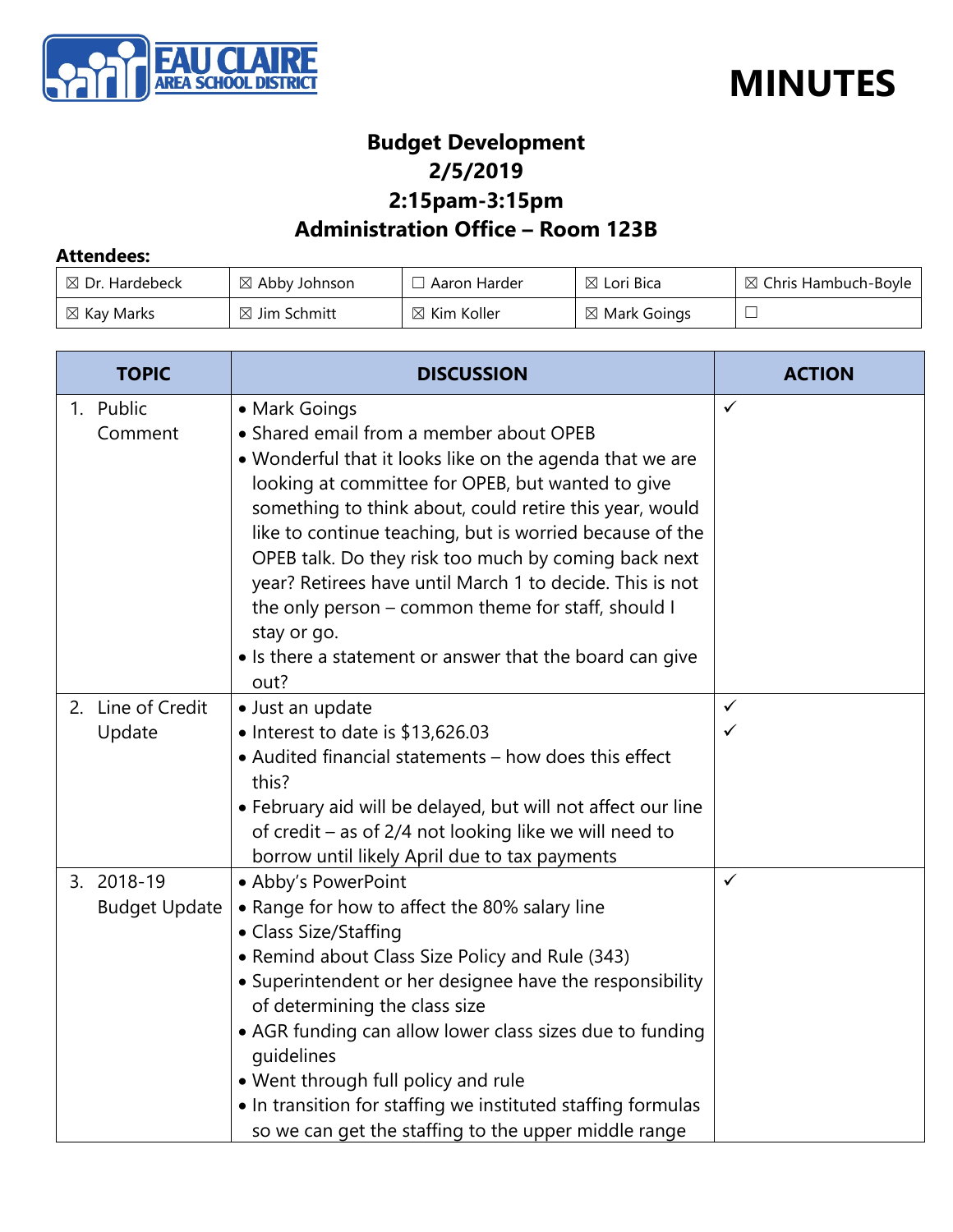# **MINUTES**



| • When we did the audits for core classes - sizes                               |  |
|---------------------------------------------------------------------------------|--|
| dropped into the teens not effective for our funding                            |  |
| • Can we cover in attrition or changing assignments -                           |  |
| use our FTE effectively but not increase FTE?                                   |  |
| • Did have some reduction in FTE need, but helped us to                         |  |
| reassign people to new roles                                                    |  |
| • We have 3 options to look into                                                |  |
| • Attrition and reassignment will be the goal again this<br>year                |  |
| • Did not cut any in 2018-19 year - just reassigned it                          |  |
| • Option A – target class size or 5% reduction                                  |  |
| • Most likely not looking at a reduction at South due to<br>reduction last year |  |
| • High School is looking at about 3 positions each                              |  |
| • Could be about \$1.2M, but these 12 positions will be                         |  |
| used again – don't look at this as a reduction in                               |  |
| budget                                                                          |  |
| • Could use 1 of 12 for Virtual school                                          |  |
| • Some reduction at the High School will come from                              |  |
| Class Offerings - want to offer a broad range of                                |  |
| electives, but we don't have to do them all every year                          |  |
| • Worked with Department Chairs to see what classes                             |  |
| could be alternated                                                             |  |
| • There are 5 classes we found we could alternate                               |  |
| • Hoping to move class size from 12/year to 20/every<br>other year              |  |
| • If we include a class in one or more departments, we                          |  |
| have more flexibility – art/tech ed – photography                               |  |
| • Plus of plan allows us to hang onto FTE we have – not                         |  |
| increasing costs – use this plan to contain cost                                |  |
| • South Middle School study – will use a block schedule                         |  |
| for ELA – piloting this model                                                   |  |
| • We know there will be some movement in Middle                                 |  |
| School enrollment and waiting to see how that plays<br>out                      |  |
| • May be switching some things between DeLong and                               |  |
| Northstar – will not move them to South because of                              |  |
| path suggestions                                                                |  |
| • This will take some time to correct $-$ a few years $-$ want                  |  |
| to have them cost affective with a broad range of                               |  |
| offerings                                                                       |  |
| • 27 is the mid target for Middle School – Lori thinks                          |  |
| that Option A is a great idea                                                   |  |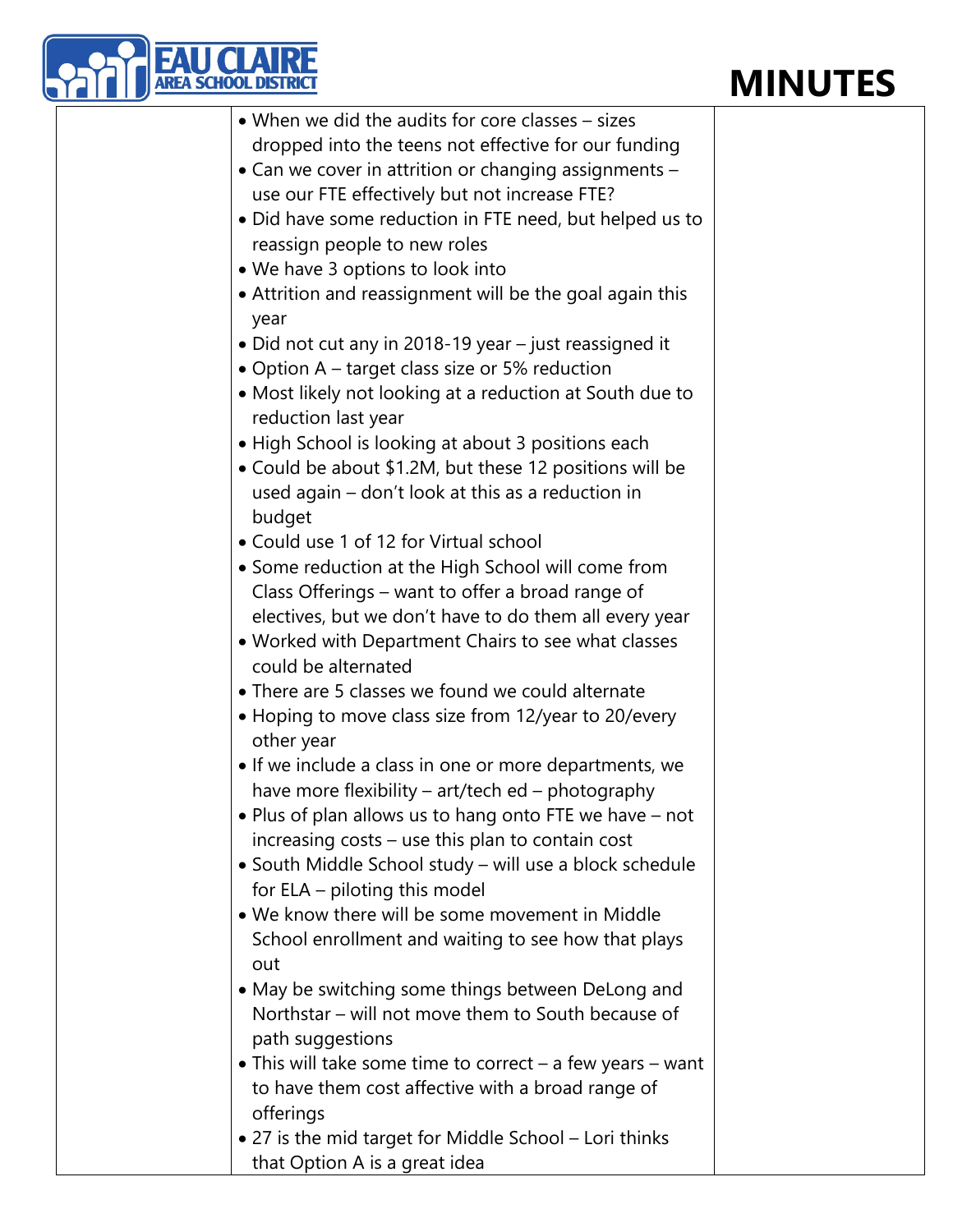## **MINUTES**

|                           | I SCHOOL DIS                                                                                                                                                                                                                                                                                                                                                                                                                                                                                                                                                                                                                                                                                                                                                                                                                                                                                                                                                                                                                                                    | <b>MINUTES</b> |
|---------------------------|-----------------------------------------------------------------------------------------------------------------------------------------------------------------------------------------------------------------------------------------------------------------------------------------------------------------------------------------------------------------------------------------------------------------------------------------------------------------------------------------------------------------------------------------------------------------------------------------------------------------------------------------------------------------------------------------------------------------------------------------------------------------------------------------------------------------------------------------------------------------------------------------------------------------------------------------------------------------------------------------------------------------------------------------------------------------|----------------|
|                           | • Trying to accommodate for bursts in grades or schools<br>• Want to be nimbler in abilities to accommodate<br>• Principals are doing better at understanding the<br>philosophy<br>• Trying to accommodate for kids wanting different<br>offerings<br>• We had the referendum, but why do we have the<br>biggest class sizes we have ever had<br>. If we didn't do the referendum, we would be looking<br>at 35<br>• Want to help accommodate at the elementary level -<br>looking at the needs for K-3 - data says that if we get<br>them to be successful by 3 <sup>rd</sup> grade they can sustain the<br>growth throughout                                                                                                                                                                                                                                                                                                                                                                                                                                  |                |
| 4. Meeting Dates          | • Hoping to reduce the lower levels<br>. Will have to wait for Aaron to see if we can match<br>schedules<br>• How often do we need to be meeting?<br>• Every 3 weeks is nice when we are in budget season<br>• 1 time per month in non-budget season<br>• August every 2 weeks                                                                                                                                                                                                                                                                                                                                                                                                                                                                                                                                                                                                                                                                                                                                                                                  | $\checkmark$   |
| 5. Future Agenda<br>Items | • Memorial offer – \$1.2M the chartering for project<br>based learning - dual immersion, OPEB, - need to<br>start prioritizing back to the strategic plan to know<br>what to do going forward - had a feeling like that had<br>been talked about for 2 years, understand that it is a<br>great opportunity – want to put that into the big<br>picture of everything - talked about in the community<br>for 2 years, but we didn't get the proposal until<br>December.<br>• Equity and involving our community - we have been in<br>contact in that group - what are the possibilities to<br>change proposal<br>. Would like these things to come through Budget<br>Development in a perfect world - time restraints made<br>it have to go to the full board right away<br>• Lori is on ECPSF Board – an agenda item for that group<br>was a problematic donor - this person wants to go<br>straight to the Board - brought up Memorial facilities -<br>why wouldn't that money go through the foundation<br>instead of BDC?<br>• May help cut down on surprises | $\checkmark$   |